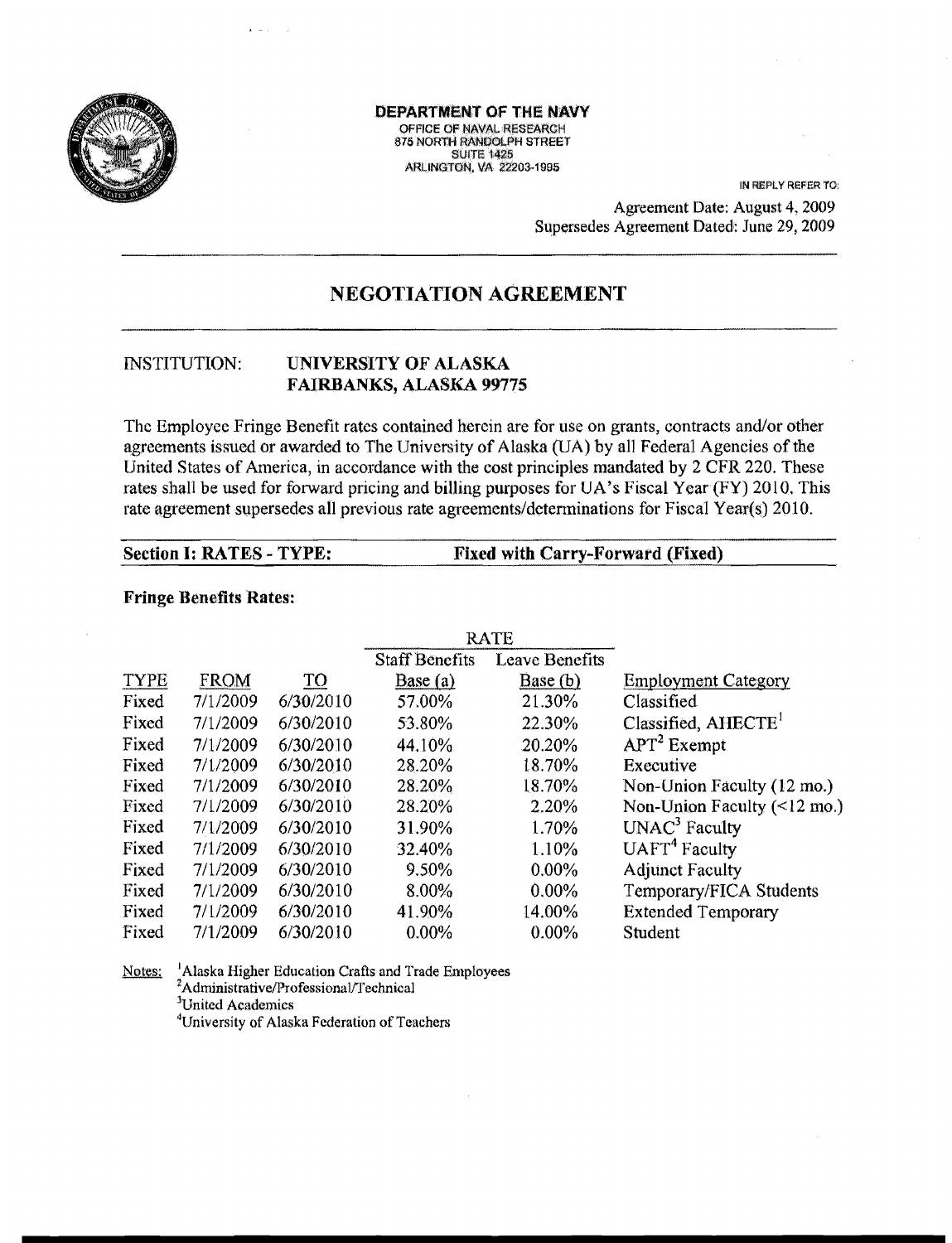### DISTRIBUTION BASES

- (a) Staff benefits rates are applied to base salaries plus overtime, miscellaneous pay, and leave accrual provisions.
- (b) Leave benefits rates are applied to base salaries excluding: overtime, miscellaneous pay, and paid leave.

 $\overline{a}$ 

## SECTION II - GENERAL TERMS AND CONDITIONS

A. LIMITATIONS: Use of the rates set forth under Section I is subject to any statutory or administrative limitations and is applicable to a given grant, contract or other agreement only to the extent that funds are available and consistent with any and all limitations of cost clauses or provisions, if any, contained therein. Acceptance of any or all of the rates agreed to herein is predicated upon all the following conditions: (1) that no costs other than those incurred by the grantee/contractor were included in its indirect cost pool as finally accepted and that all such costs are legal obligations of the grantee/contractor and allowable under governing cost principles; (2) that the same costs that have been treated as indirect costs are not claimed as direct costs; (3) that similar types of costs, in like circumstances, have been accorded consistent accounting treatment; (4) that the information provided by the contractor/grantee, which was used as the basis for the acceptance of the rates agreed to herein and expressly relied upon by the Government in negotiating the said rates, is not subsequently found to be materially incomplete or inaccurate.

B. ACCOUNTING CHANGES: The rates contained in Section I ofthis agreement are based on the accounting system in effect at the time this agreement was negotiated. Changes to the  $method(s)$  of accounting for costs, which affects the amount of reimbursement resulting from the use of these rates, require the written approval of the authorized representative of the cognizant negotiating agency for the Government prior to implementation of any such changes. Such changes include but are not limited to changes in the charging of a particular type of cost from indirect to direct. Failure to obtain such approval may result in subsequent cost disallowances.

C. FIXED RATES WITH CARRY-FORWARD PROVISIONS: The fixed rates in this agreement are based on estimates of the costs for FY 2010. When actual costs for the period are determined, an adjustment will be made to the rates of a future year to recognize the difference between the FY 2010 estimated costs used to establish the fixed rates and the negotiated actual FY 20 10 costs.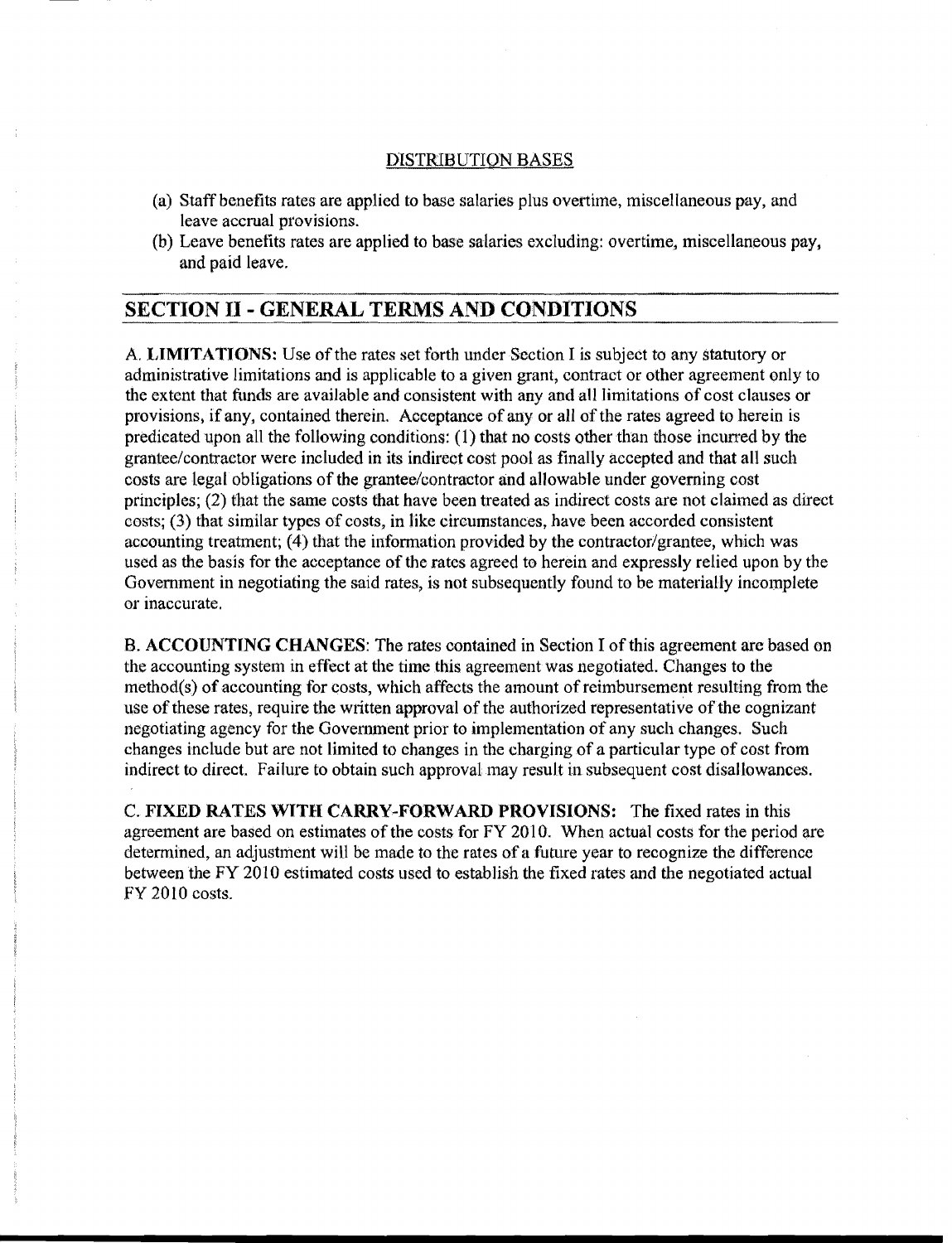D. CARRY-FORWARD AMOUNTS: The fixed rates set forth in Section I are inclusive of the following estimated FY 2008 carry-forward amounts:

| <b>Employee Category</b>              | FY 08 Est. Carry-Forward Amounts |                       |  |
|---------------------------------------|----------------------------------|-----------------------|--|
| ) Denotes Over-Recovery               | <b>STAFF BENEFITS</b>            | <b>LEAVE BENEFITS</b> |  |
| Classified                            | (\$1,951,300)                    | \$106,100             |  |
| Classified, AHECTE <sup>1</sup>       | (\$804, 800)                     | \$34,900              |  |
| $APT2$ Exempt                         | (\$2,122,700)                    | \$252,000             |  |
| Executive, Non-Union Faculty (12 mos) | (\$388,700)                      | \$206,500             |  |
| Non-Union Faculty (<12 mos)           |                                  | \$24,800              |  |
| UNAC <sup>3</sup> Faculty             | (\$1,007,900)                    | \$216,100             |  |
| UAFT <sup>4</sup> Faculty             | (\$1,139,000)                    | (\$89,300)            |  |
| <b>Adjunct Faculty</b>                | (\$44,200)                       | \$0                   |  |
| <b>Temporary Faculty</b>              | (\$63,100)                       | \$0                   |  |
| <b>Extended Temporary</b>             | (\$35,700)                       | (\$10,300)            |  |
| Student                               | \$0                              | SO                    |  |

\*Job group Non-Union Faculty <12 mos is included in the Exec & Non-Union Faculty  $-12$  mos group for staff benefit purposes and separate for leave benefit purposes.

E. USE BY OTHER FEDERAL AGENCIES: The rates set forth in Section I hereof were negotiated in accordance with and under the authority set forth in 2 CFR 220. Accordingly, such rates shall be applied to the extent provided in such regulations to grants, contracts and other transactions to which 2 CFR 220 is applicable, subject to any limitations in part A of this section. Copies of this document may be provided by either party to other Federal agencies which have or intend to issue or award grants and contracts using these rates or to otherwise provide such agencies with documentary notice of this agreement and its terms and conditions.

Accepted:

FOR UNIVERSITY OF ALASKA: FOR THE U.S. GOVERNMENT:

 $\pi_{11}$   $\pi_{12}$   $\pi_{21}$ 

DEBORAH K. RAFI Contracting Officer

 $\frac{8}{5}$  *o*q  $\frac{8}{11}$   $\frac{6}{7}$